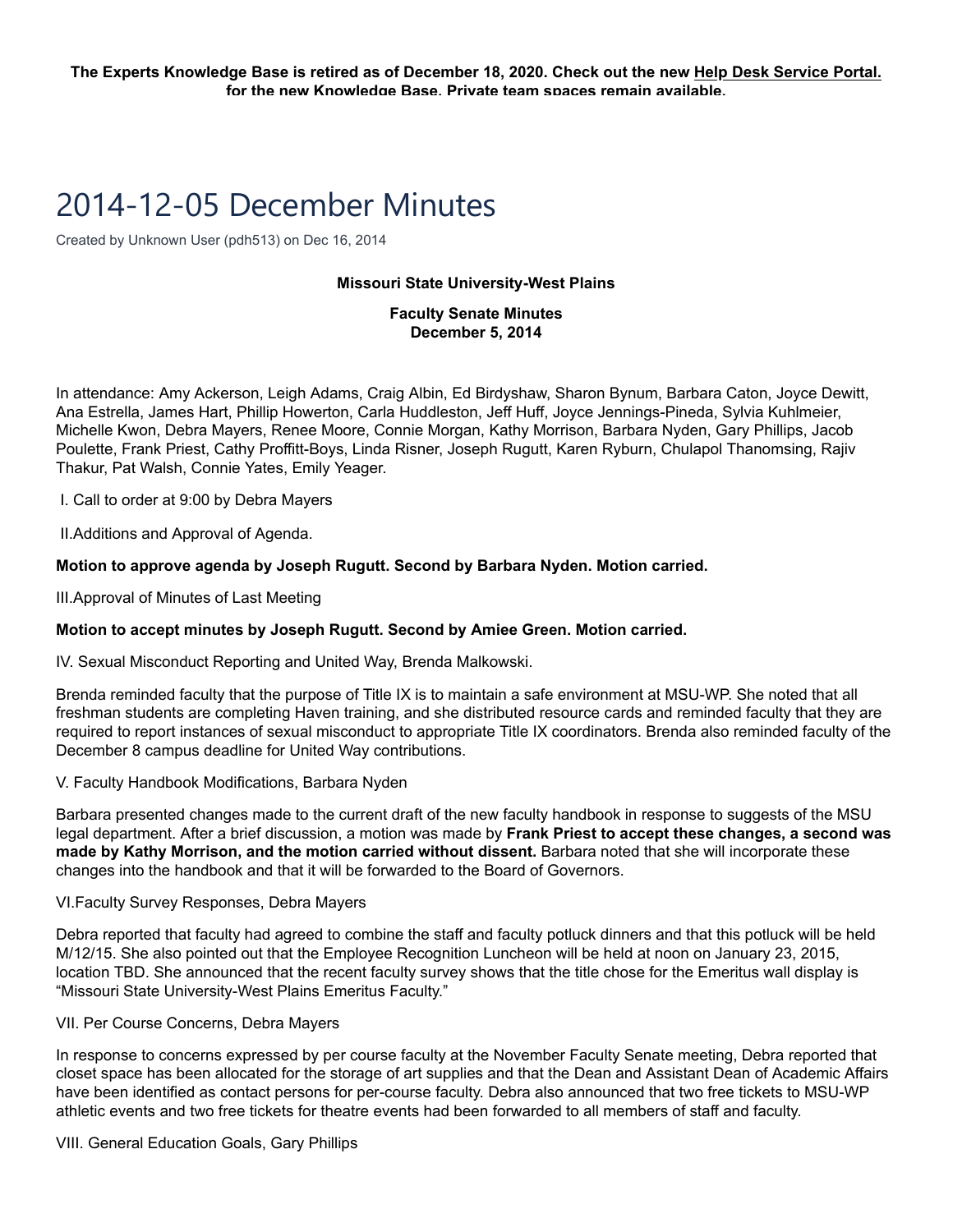Gary noted that faculty workshops may be offered during the January in-service to address how to enhance general education goals.

IX. Transfer Majors, Debra Mayers

Debra Mayers noted that division chairs are working on a template for the transfer degree forms. She added that this template will be forwarded to the Curriculum Committee and to Faculty Senate for final approval.

X. Who's Who, Debra Mayers

Debra reported that thirty students were nominated for Who's Who and that twenty-seven students were chosen to receive the award.

XI. Commencement Speaker, Debra Mayers

Debra mentioned that no candidates for commencement speaker had yet been recommended.

XII. Capstone Course Survey

No report given.

XIII. Meeting Time with Dean of Academic Affairs, Debra Mayers

Debra reported that Dean Lancaster wishes to establish a regular time to meet with an assembled gathering of faculty. **Kathy Morrison made a motion that the faculty meet with the Dean at 11:00 immediately following Faculty Senate each month. Motion seconded by Gary Phillips. Motion carried.**

XIV. My Ideas Award, Debra Mayers.

Debra reminded faculty of the My Idea Award program that will award a prize of \$1000.00 to the member of staff or faculty who submits the best cost saving measure.

XV. Retention, Debra Mayers

Debra mentioned that faculty members should be brainstorming for ideas about how to improve retention to share with Dean Lancaster.

#### XVI. Physical Plant, Debra Mayers

Debra noted that faculty members placing work orders for events need to submit two work orders, one for set up and one for take down, that faculty members should request assistance from Custodial Services when re-arranging a faculty office, and that anyone entering or exiting campus buildings after hours or on weekends should be certain to lock doors.

XVII. Springfield Faculty Survey, Debra Mayers

Debra pointed out that MSU-WP faculty should not fill out the MSU-Springfield faculty survey.

XVIII. Common Reader Committee Update, Ed Birdyshaw

Ed reported that the Common Reader Committee will be reading the finalists for next year's common reader and that the selection will be announced in February.

#### XIX. Assessment Committee, Gary Phillips

Gary noted that the Assessment Committee would be meeting at 11:00 and that the committee would be discussing possible training sessions for the January in-service and discussing the program review for nursing.

XX. Curriculum Committee, Leigh Adams

**Leigh summarized the Sonography program recently approved by the Curriculum Committee and asked for any concerns or objections in response to new program. Being none, the changes were approved by consent.** Leigh reminded faculty of deadlines for submitting proposals for spring and fall of 2015.

#### XXI. Faculty Evaluation Committee, Phil Howerton

Phil reported that the Faculty Evaluation Committee is in the process of drafting an advisor evaluation form and that he hopes to present this form at the next meeting of the Faculty Senate.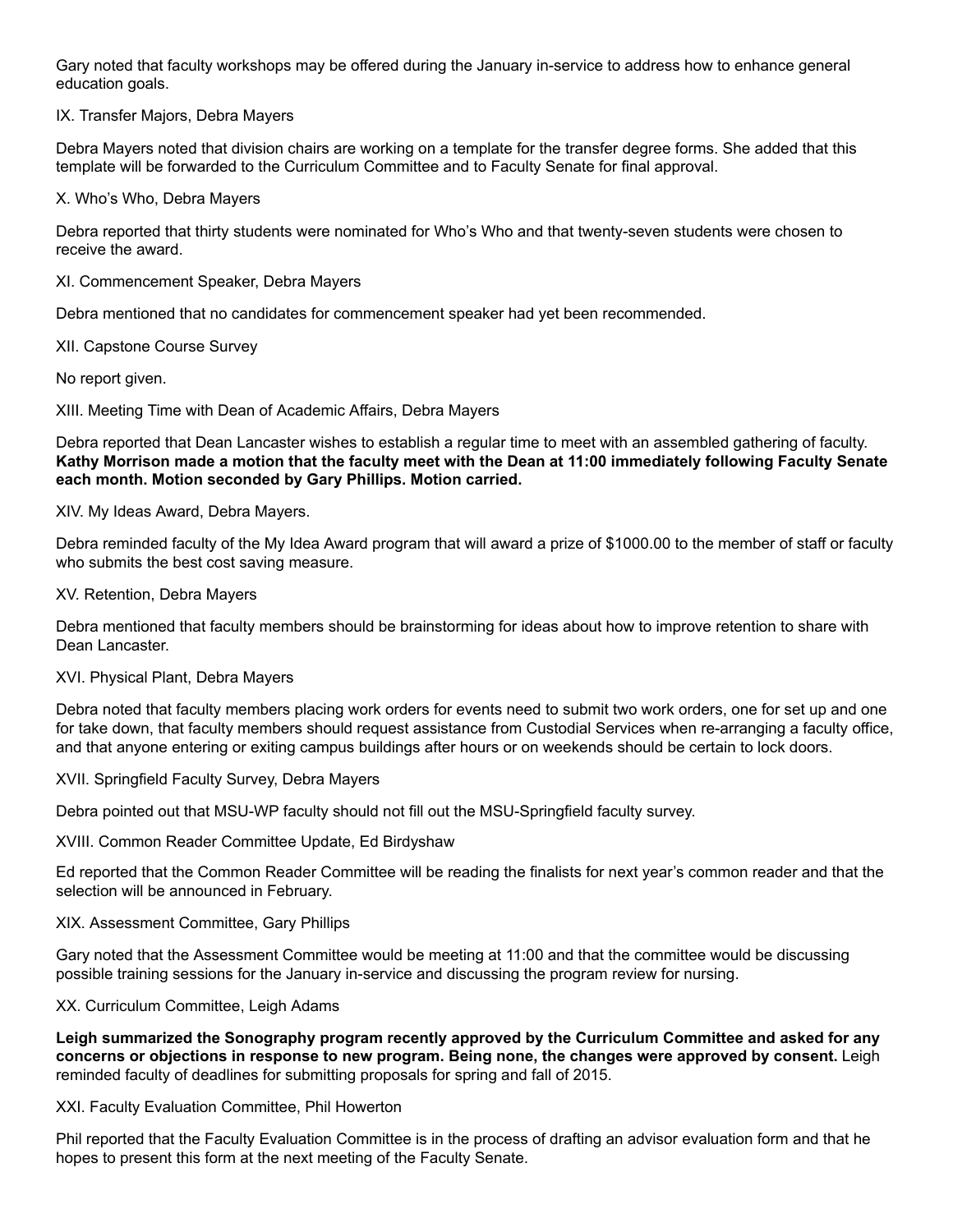### XXII. Handbook Committee, Barbara Nyden

Barbara pointed out that the Handbook Committee will meet in February and that the committee would be making final comparisons between the approved MSU-WP handbook and the recently updated Springfield Faculty Handbook.

# XXIII. RPT Committee, Barbara Nyden

Barbara reported that the committee will be reviewing RPT applications on M/12/8, and that the committee will meet again after the first of the year.

# XXIV. Public Affairs Committee, Gary Phillips

Gary stated that the committee is planning a trip in the spring to visit the service learning department at MSU-Springfield. After a discussion of possible multicultural projects, Connie Morgan, Sharon Bynum, and SGA representative Emily Yeager volunteered to explore such projects to host on campus.

## XXV. IAC Committee, Kathy Morrison

Kathy expressed concerns that the IAC committee has with the 2014-15 budget. She explained that if the current formula is applied, the MSU-WP campus may face a cut of approximately \$750,000 during the next fiscal year. She added that Dr. Bennett has expressed a willingness to work with faculty to try to create a better budget formula, and she encourages everyone to become involved in this process. She also noted that another concern in the current budgeting method is that it creates unhealthy competition between departments. She stated that the IAC will release its report in April. Staff Senate president, Chulapol Thanomsing, requested faculty permission for the Staff Senate to participate in this budget review process; **Kathy Morrison made a motion to invite Staff Senate to participate in this review, the motion was seconded by several faculty members, motion was carried.** Faculty President Mayers stated that further deliberations concerning the IAC report be reserved for closed session.

## XXVI. Chancellor's Report, Dr. Bennett

Dr. Bennett opened his remarks by congratulating Debra Mayers and her BIO 100 class of Fall 2103 for receiving the Central Region Group Volunteer Award and the Earth Team Volunteer Group Award for Missouri from the United States Department of Agriculture and the Natural Resources Conservation Service. Dr. Bennett then provided a synopsis of the history of MSU-WP budgets, explaining when and why there had been a fluctuation in funding since 1994 and pointing out key years of significant increases and decreases in funding. He noted that the funding formula that is set to be applied in 2014-15 was created in reaction to suggestions by HLC, that it has been approved by the Board of Trustees, and that he is pleased to have, for the first time in the history of MSU-WP, a formula that guarantees a definite level of funding for this campus. He noted that this formula is not perfect and that a better formula might be created, and he invited faculty to participate in creating such a formula. Dr. Bennett then responded to several questions concerning efforts to recruit adult students and students outside of our service area.

#### XXVII. Academic Dean's Update, Dr. Lancaster

Dr. Lancaster noted that volunteers are needed to serve on an Integrity Action Panel in January. He mentioned that faculty members would soon be receiving an e-mail about faculty workshops, that they would also be receiving a notice from Grayson Gordon concerning transfer degree sheets, and that he hoped to launch his Dean's Blog soon. He reminded faculty of the holiday potluck set for M/12/15 and thanked everyone who volunteered with STAR orientation. He closed by recognizing Debra Mayers for receiving the Central Region Group Volunteer Award and the Earth Team Volunteer Group Award for Missouri and Mary Mutrux and the geography department for publishing an article in *Missouri Resources Magazine*.

#### XXVIII.Closed Session

The discussion of the annual IAC report was resumed. After a lengthy discussion, **Renee Moore made a motion that each issue presented in the IAC report be voted on separately by Faculty Senate. Kathy Morrison seconded the motion. Motion carried.**

#### XXIX. Announcements, Debra Mayers

Debra provided reminders of several upcoming events: contact Cindy Bridges to help with advising, sign up in Dean's office to help with Salvation Army bell ringing, contact Cheryl Caldwell to contribute to United Way, pick up a snowflake for the gift tree in Dean's Office, remember the Holiday Potluck on 12/12, contact any Division Chair to donate for Christmas cake for staff, remember Chancellor's Christmas reception, remember faculty workshops in January, consider attending Garnett Friends of the Library meetings in December and January, submit final grades, and explore Films on Demand